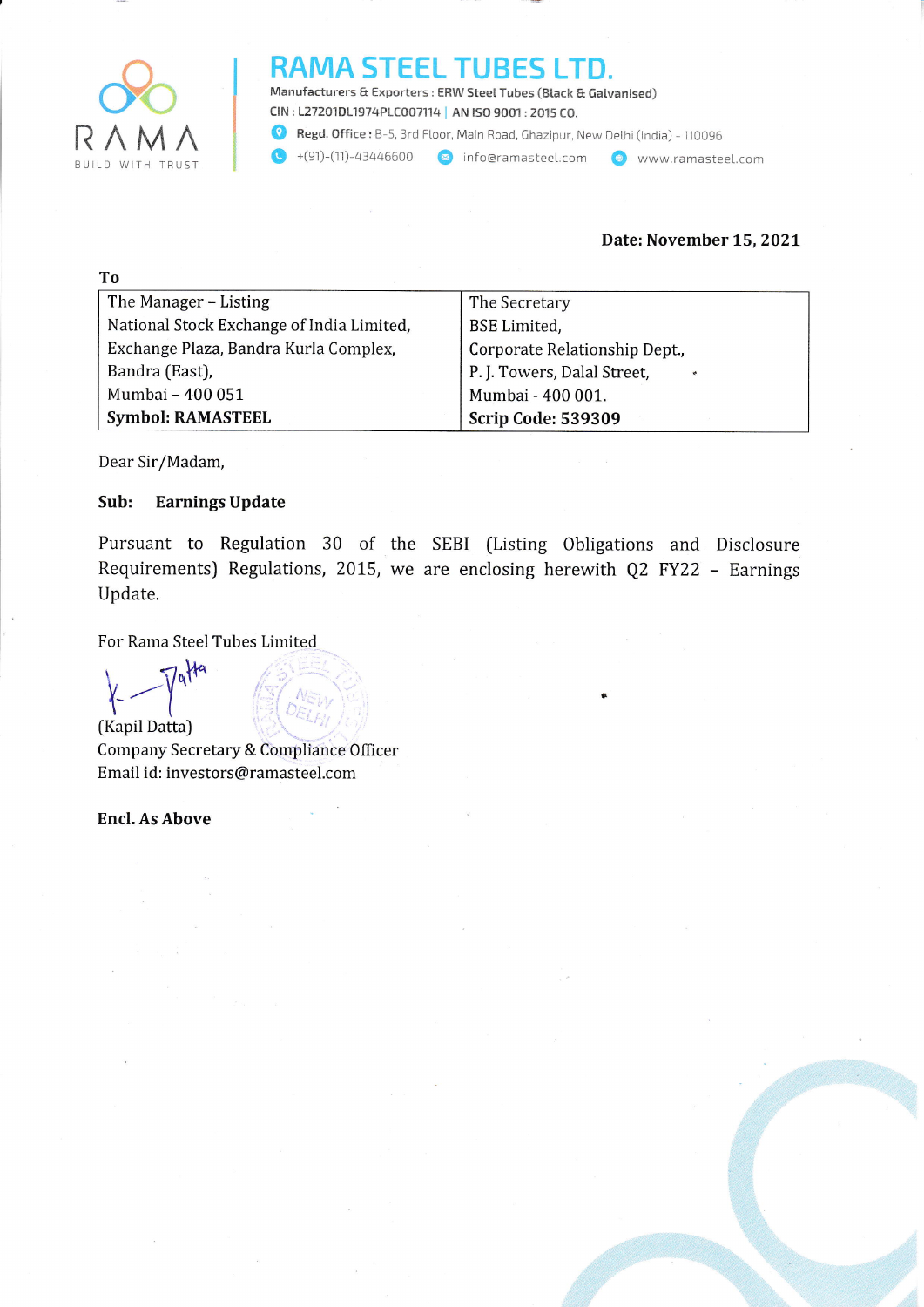

# **RAMA STEEL TUBES LIMITED**

#### **RESILIENT TO GROW**

#### **PRESENTATION 2021** EARNINGS

Rama Steel Tubes I Earnings Presentation 2021 **01**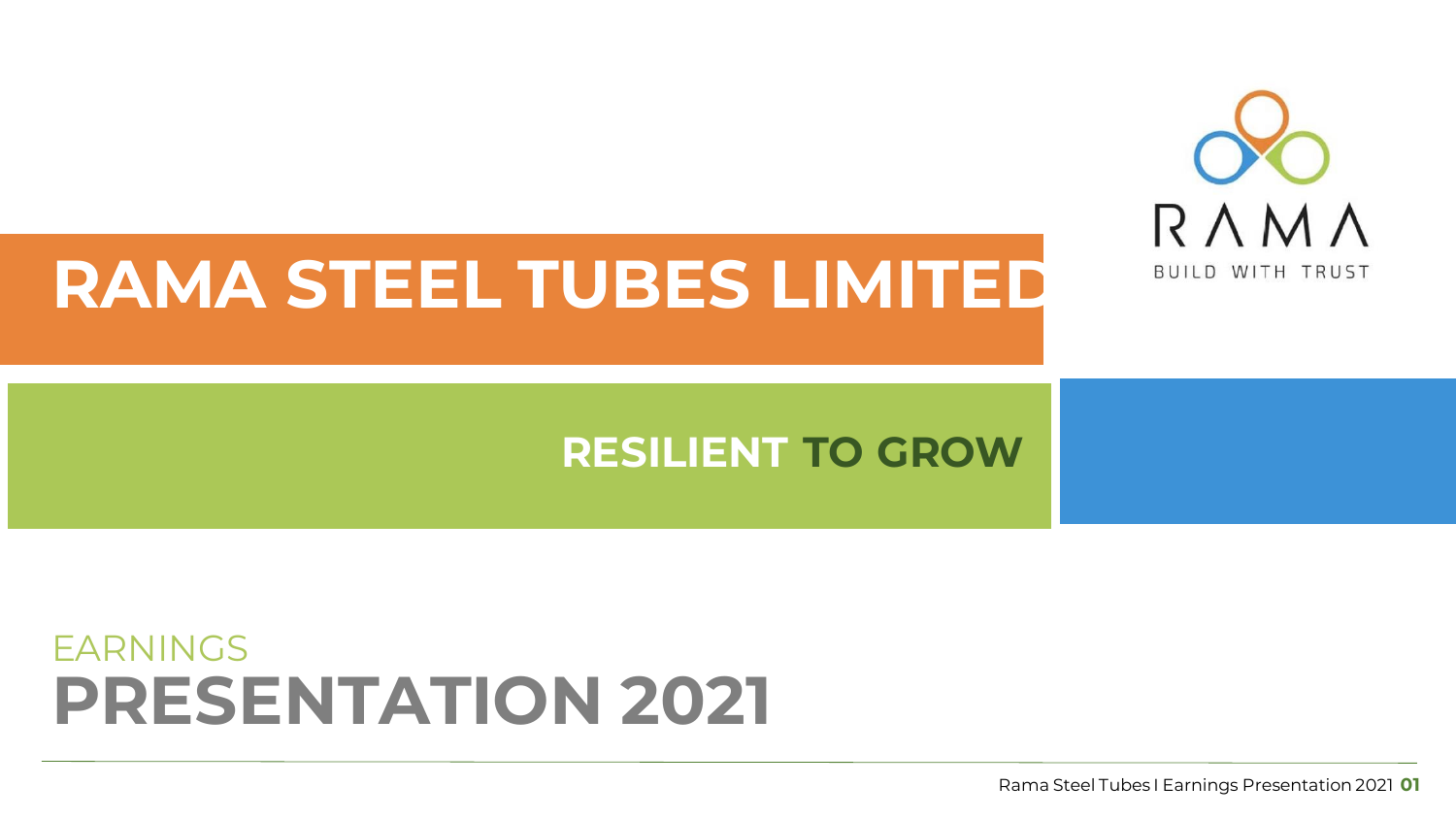### DISCLAIMER



Certain statements in this document may be forward looking statements. Such forward-looking statements are subject to certain risks and uncertainties like government actions, local political or economic developments, technological risks, and many other factors that could cause our actual results to differ materially from those contemplated by the relevant forward-looking statements. Rama Steel Tubes Limited will not be in any way responsible for any action taken based on such statements and undertakes no obligation to publicly update these forward-looking statements to reflect subsequent events or circumstances.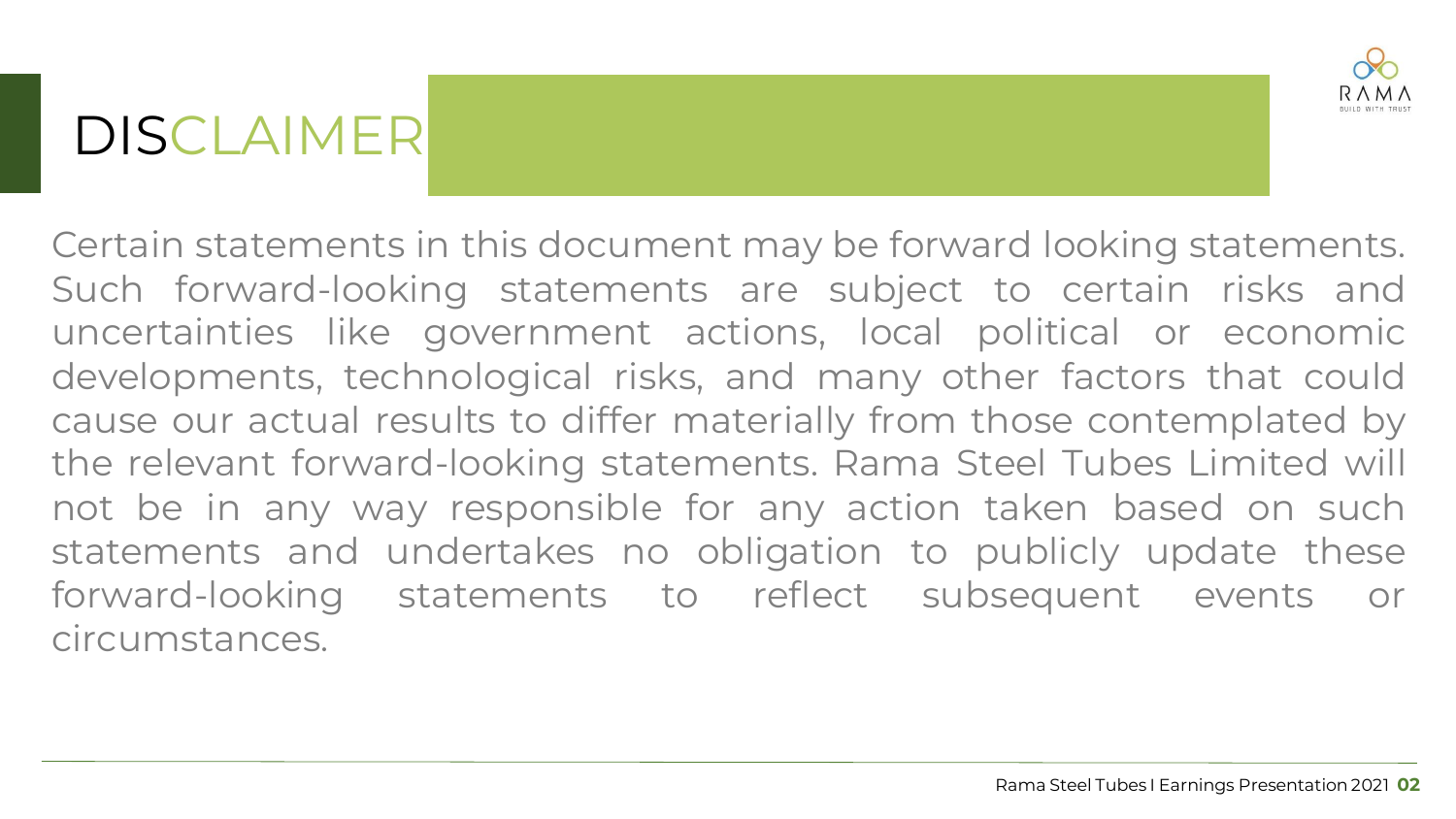#### **Q2 FY22 EARNINGS UPDATE**





Revenue from Operations reported at **₹ 1929.92MN** for Q2 FY22 & **₹ 3312.89MN** for H1 FY 2022



EBITDA stands at **₹ 122.27MN** in Q2 FY22 & **₹ 237.81 MN** for H1 FY 2022



PAT at **₹ 70.84** MN in Q2 and **₹ 141.85** MN for H1 FY22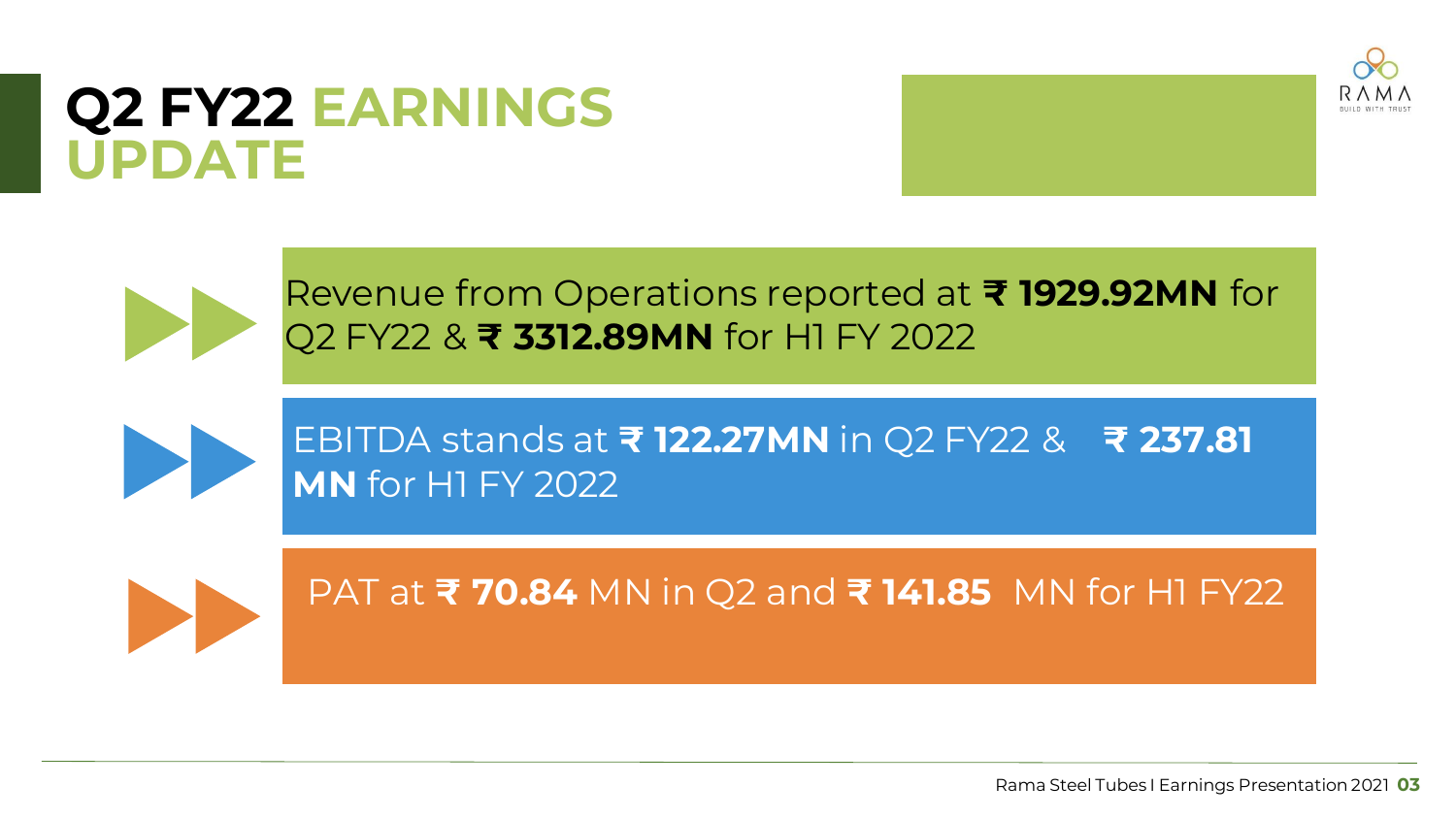

#### **KEY PERFORMANCE INDICATORS**

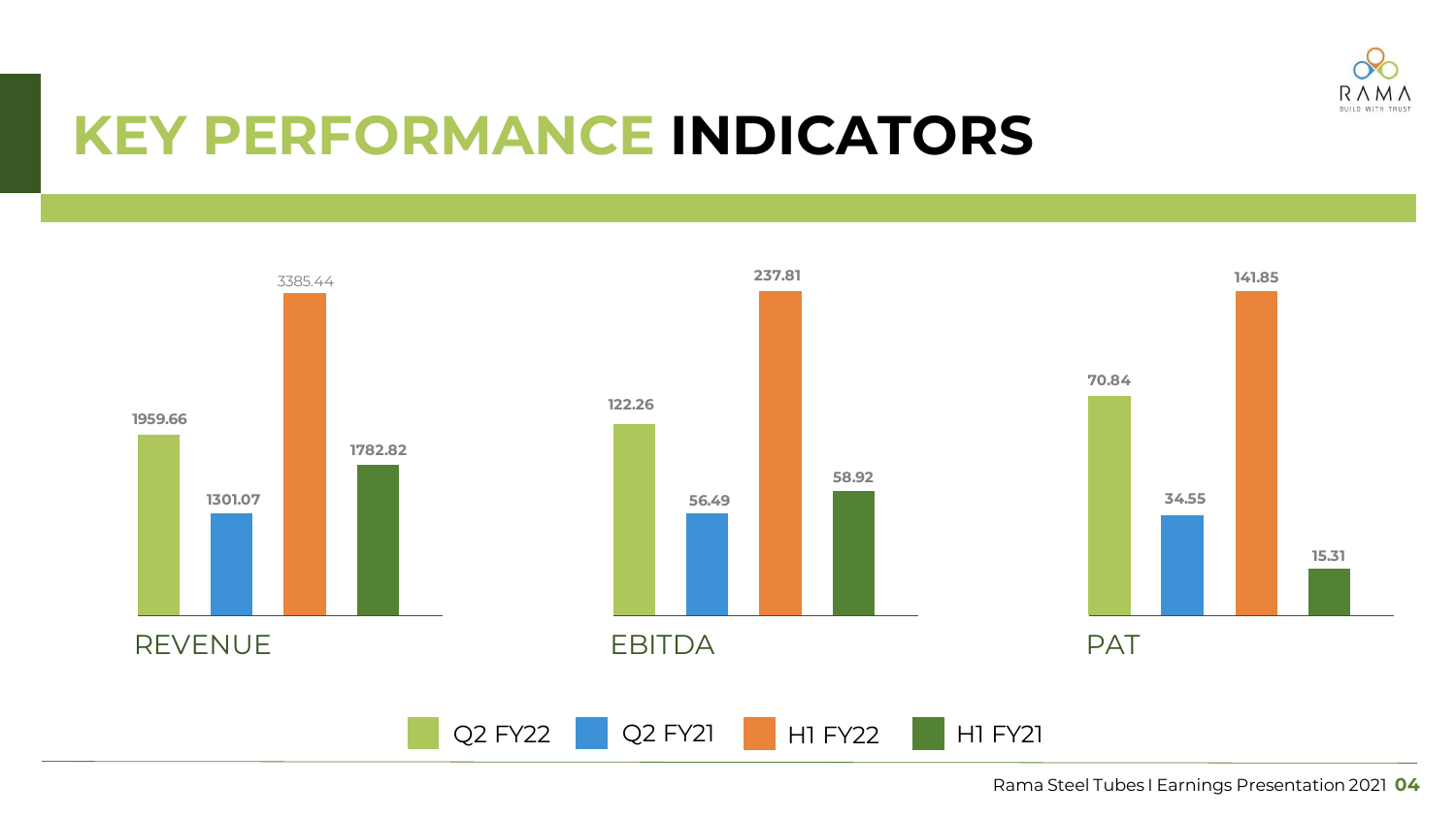

| <b>Particulars (INR MN)</b>              | <b>Q2 FY22</b> | <b>Q2 FY21</b> | $% +/-$ | <b>Q1 FY22</b> |
|------------------------------------------|----------------|----------------|---------|----------------|
| Revenue from Operations                  | 1,929.92       | 1,299.01       |         | 1,382.96       |
| Other Income                             | 29.73          | 2.06           |         | 42.82          |
| <b>Total Revenue</b>                     | 1,959.65       | 1,301.07       | 50.62   | 1,425.78       |
| <b>Total Expenses</b>                    | 1,837.39       | 1,274.41       |         | 1,342.59       |
| <b>EBITDA</b>                            | 122.26         | 56.49          | 116.43  | 115.55         |
| <b>EBITDA Margin (%)</b>                 | 6.33%          | 4.35%          |         | 8.36%          |
| Depreciation                             | 10.80          | 8.33           |         | 9.82           |
| <b>Finance Cost</b>                      | 24.96          | 21.50          |         | 22.54          |
| Share of profits from Associates and JVs | $-0.43$        | 6.77           |         | 5.61           |
| <b>PBT with Exceptional Item</b>         | 86.07          | 33.43          | 157.46  | 88.80          |
| <b>Exceptional Items</b>                 |                |                |         |                |
| <b>PBT</b>                               | 86.07          | 33.43          | 157.46  | 88.80          |
| <b>Current Tax</b>                       | 17.31          | 0.91           |         | 16.58          |
| <b>Earlier Years</b>                     |                |                |         |                |
| Deferred Tax                             | $-2.08$        | $-2.03$        |         | 1.24           |
| Tax                                      | 15.23          | $-1.12$        |         | 17.82          |
| <b>PAT</b>                               | 70.84          | 34.55          | 105.07  | 70.98          |
| Other comprehensive profit / loss        | $-1.15$        | 0.65           |         | $-0.74$        |
| <b>Net PAT</b>                           | 69.71          | 35.20          | 98.04   | 70.24          |
| <b>PAT Margin %</b>                      | 3.67 %         | 2.66%          |         | 5.13%          |
| <b>Diluted EPS</b>                       | 4.15           | 2.10           |         | 4.18           |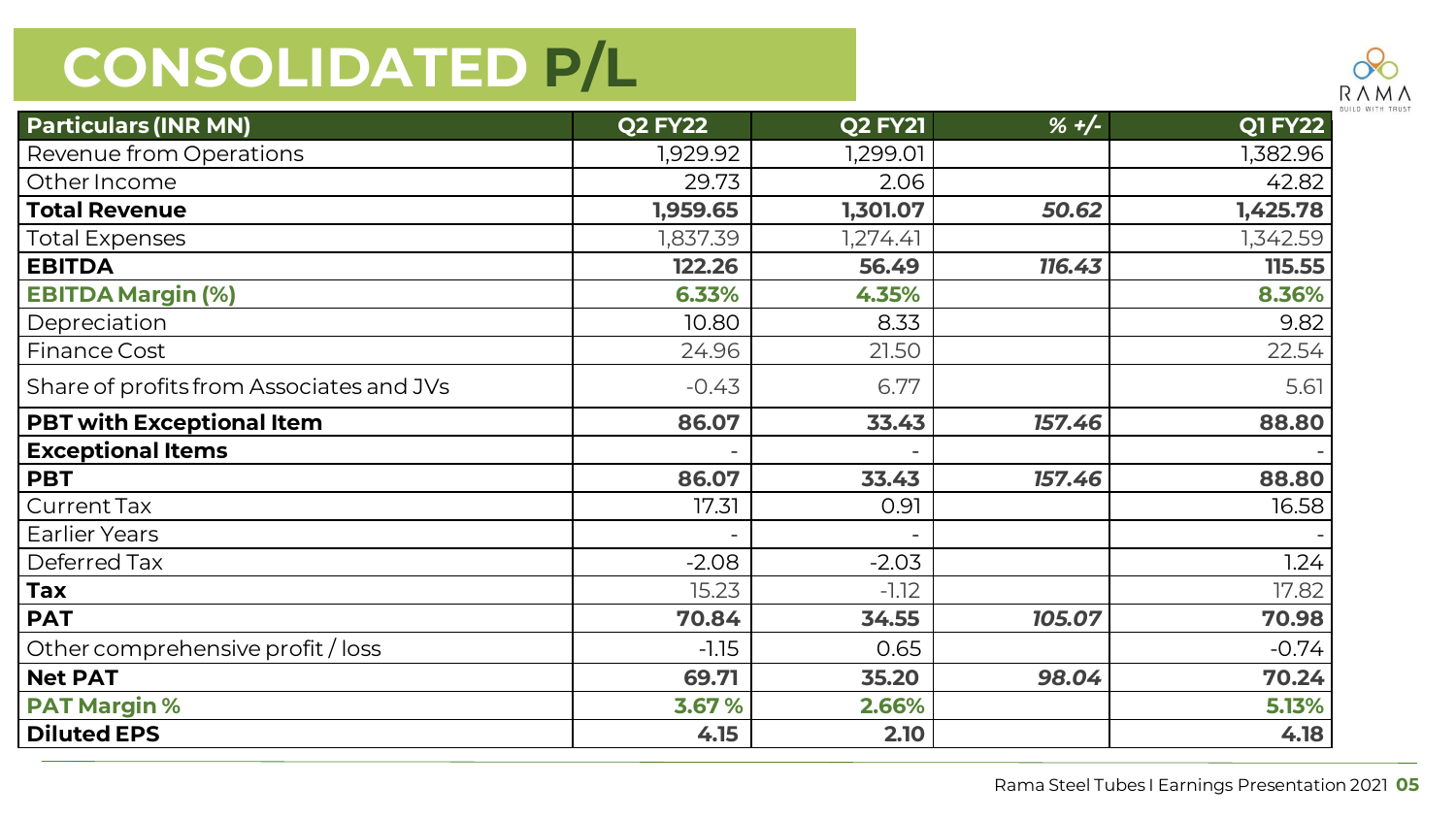

#### **FINANCIAL PERFORMANCE COMPARISON – Q2 FY22 V/S Q2 FY21**

- Revenue from operations increased by 48.57% from ₹ 1299 MN in Q2 FY21 to ₹ 1930MN in Q2FY22, mainly due to better product mix and increased demand. Exports stood at ₹ 142.51MN representing 7.38% of the total sales in this quarter
- EBITDA increased by 116.43% from ₹ 56.49MN in Q2 FY21 to ₹ 122.26MN in Q2 FY22, driven by better product mix and increased efficiencies.
- EBITDA margins have increased and reported at 6.33% in Q2 FY22 via-a-vis 4.35 % in Q2 FY21.
- Net Profit stood at ₹ 70.84MN in Q2 FY22, compared to ₹ 34.55MN in Q2 FY21.

Consolidate Diluted EPS for Q2 FY22 is Rs. 4.15 per share (of the face value of Rs. 5 Each) as compared to Rs. 2.10 per share in Q2 FY21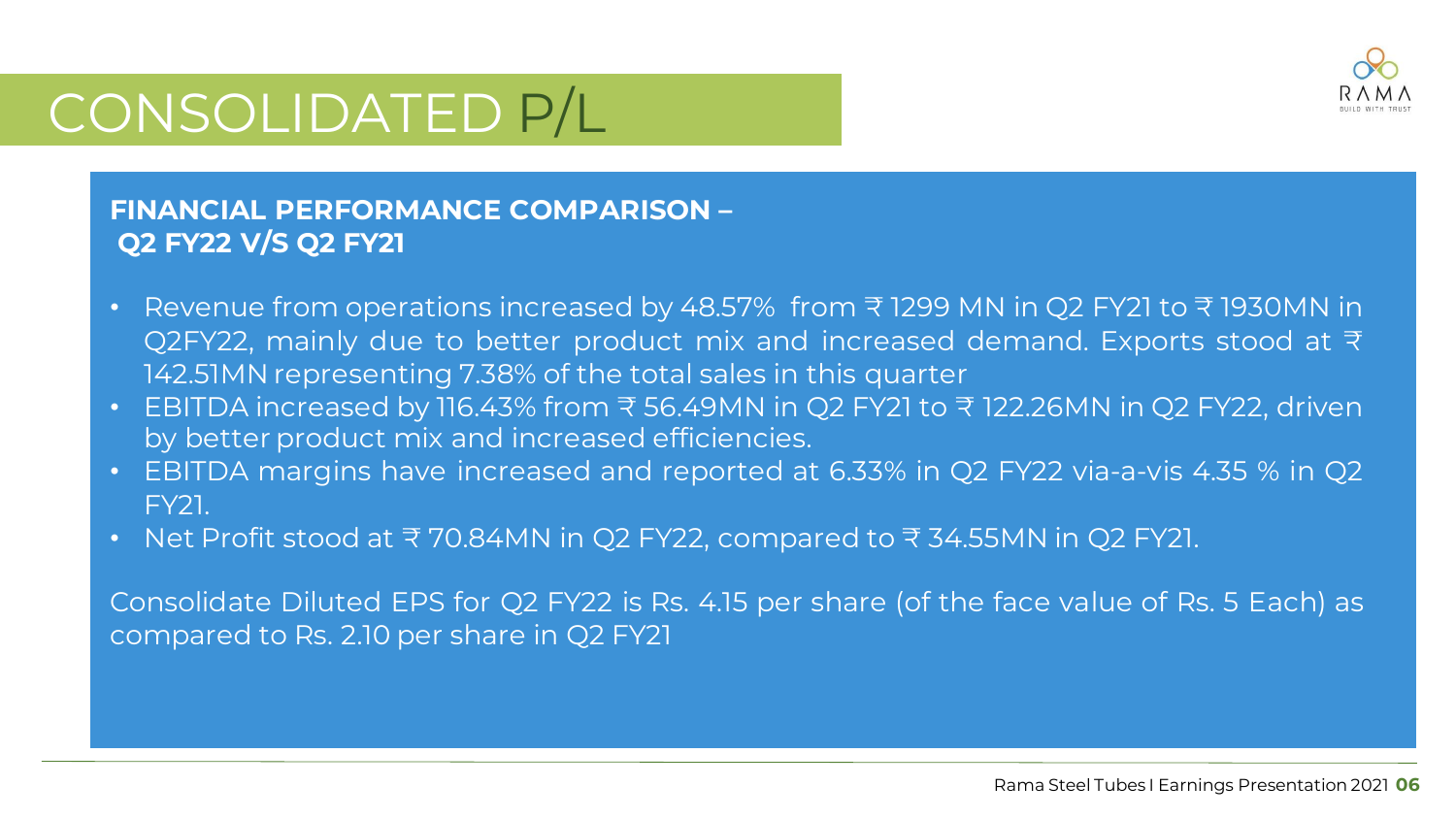| <b>Particulars (INR MN)</b>              | <b>H1 FY22</b> | <b>H1 FY21</b> |
|------------------------------------------|----------------|----------------|
| Revenue from Operations                  | 3,312.89       | 1,773.48       |
| Other Income                             | 72.55          | 9.34           |
| <b>Total Revenue</b>                     | 3,385.43       | 1,782.82       |
| <b>Total Expenses</b>                    | 3,215.74       | 1781.34        |
| <b>EBITDA</b>                            | 237.81         | 58.92          |
| <b>EBITDA Margin (%)</b>                 | 7.18%          | 3.32%          |
| Depreciation                             | 20.62          | 16.40          |
| <b>Finance Cost</b>                      | 47.50          | 41.04          |
| Share of profits from Associates and JVs | 5.19           | 10.62          |
| <b>PBT with Exceptional Item</b>         | 174.88         | 12.10          |
| <b>Exceptional Items</b>                 |                |                |
| <b>PBT</b>                               | 174.88         | 12.10          |
| <b>Current Tax</b>                       | 33.86          | 0.91           |
| <b>Earlier Years</b>                     |                |                |
| Deferred Tax                             | $-0.84$        | $-4.12$        |
| <b>Tax</b>                               | 33.02          | $-3.21$        |
| <b>PAT</b>                               | 141.85         | 15.31          |
| Other comprehensive profit / loss        | $-1.89$        | 0.66           |
| <b>Net PAT</b>                           | 139.96         | 15.97          |
| <b>PAT Margin %</b>                      | 4.28%          | 0.86%          |
| <b>Diluted EPS</b>                       | 8.33           | 0.96           |

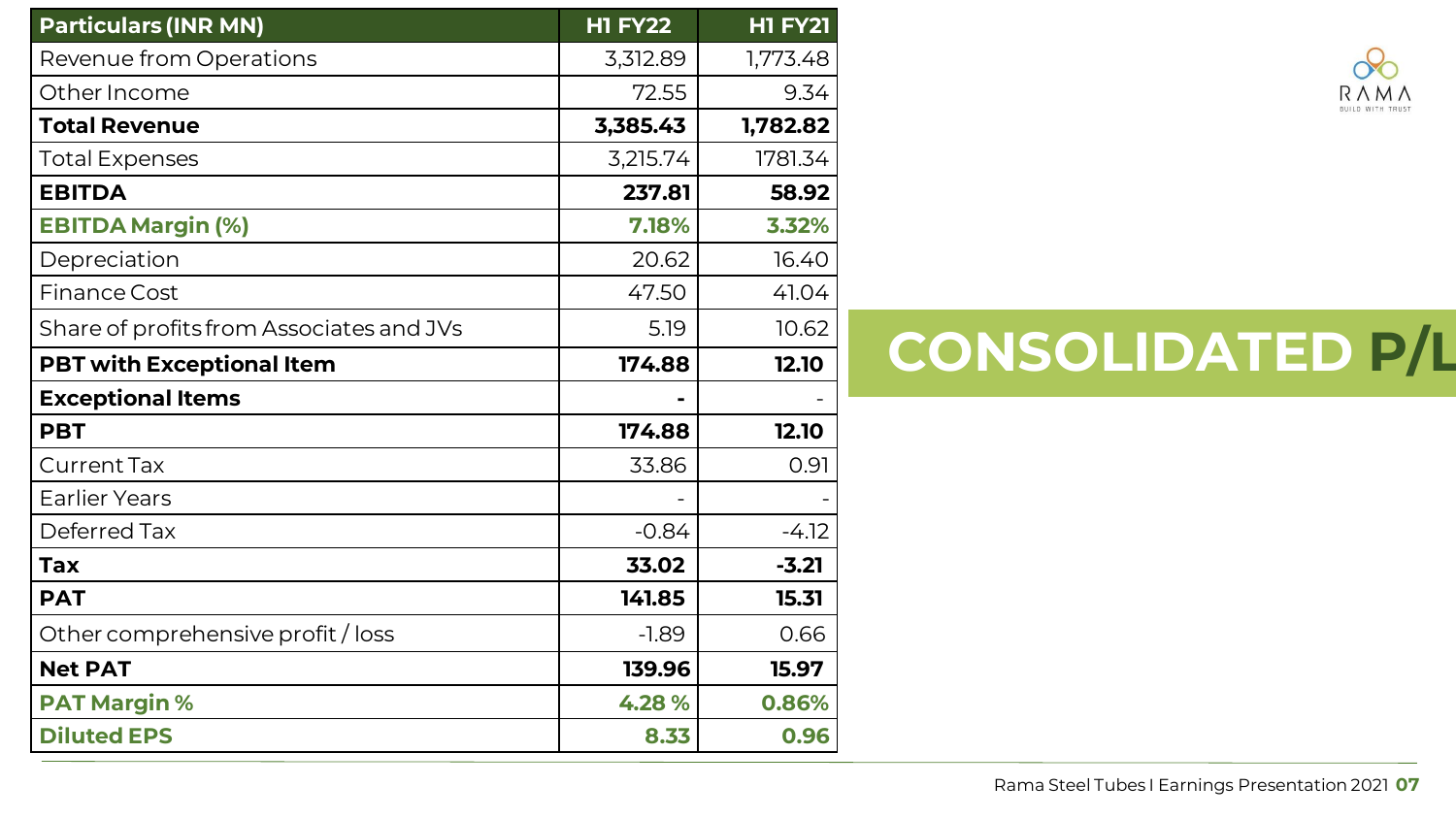

#### **FINANCIAL PERFORMANCE COMPARISON – H1 FY22 V/S H1 FY21**

- Revenue from operations increased by 86.81% from ₹. 1773.48 MN in H1 FY21 to ₹. 3312.89MN in H1 FY22.Exports stood at ₹. 215.41MN representing 6.50% of the total sales till end of H1.
- The EBITDA increase by 303.62% from ₹. 58.92 MN in H1 FY21 to ₹. 237.81MN in H1 FY22 and a gain in the EBITDA margins from 3.32% in H1 FY21 to 7.18 % in H1 FY22 mainly driven by better product mix, increased cost efficiencies etc
- Net profit stood at ₹. 141.85 MN in H1 FY22, compared to ₹. 15.31MN in H1 FY21 recoded a growth of 826.32%
- Total Fixed Asset grew by 15.29% from ₹. 502.06 MN in H1 FY21 to ₹. 578.83 MN in H1 FY22
- Current Asset stood at ₹. 2234.07 MN in H1 FY22, compared to ₹. 1,460.78 MN in H1 FY21
- Long term borrowing stood at ₹. 300.22MN in H1 FY22, compared to ₹. 217.19 MN in H1 FY21 and Short term borrowing at ₹. 739.54MN in H1 FY22, compared to ₹. 547.44 MN in H1 FY21
- Finance Cost increased by 15.71 % from ₹. 41.05 MN in H1 FY21 to ₹. 47.50MN in H1 FY22 on account of increase in the long term & short-term borrowing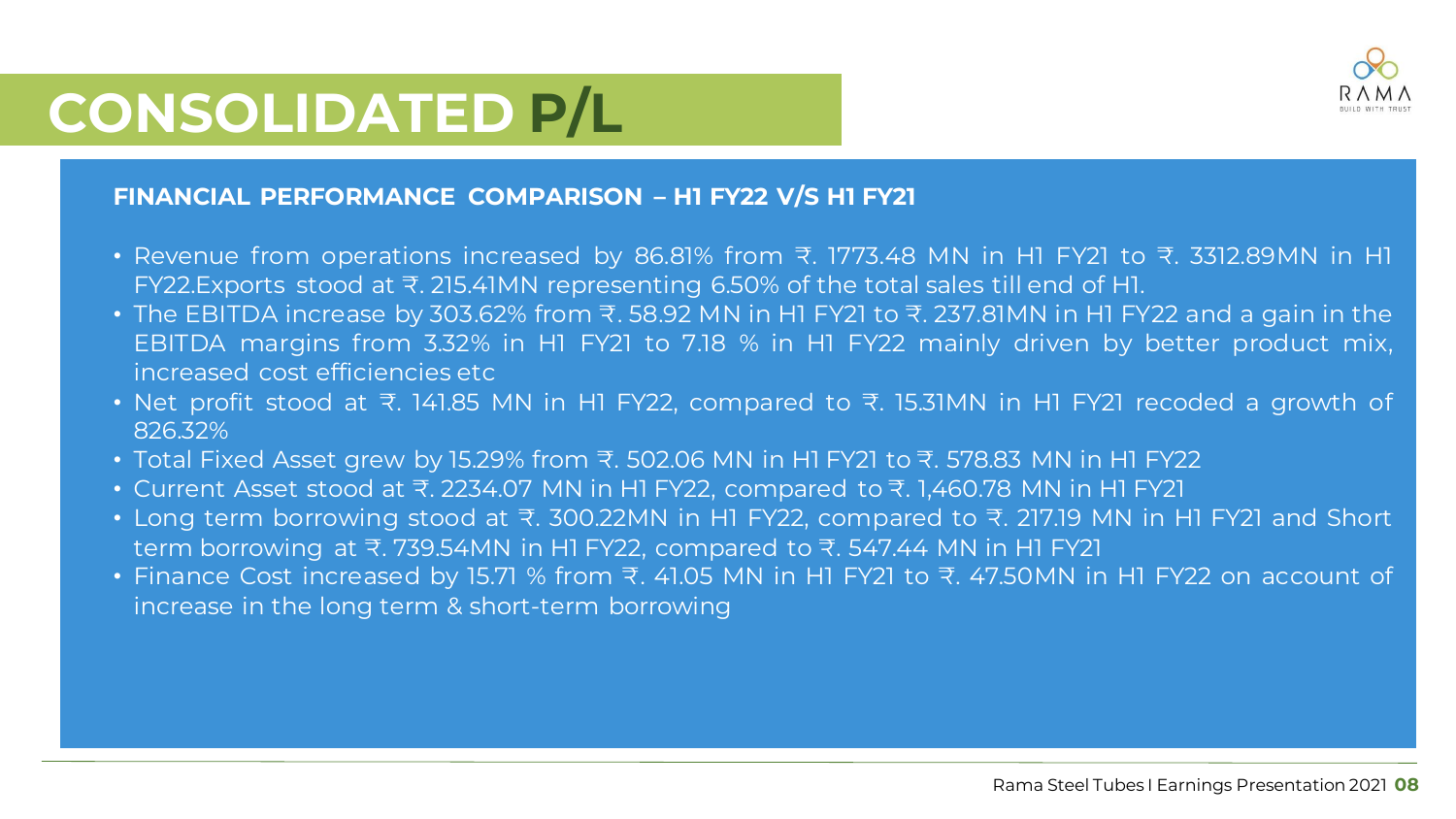

#### **DOMESTIC GEOGRAPHICAL REVENUE BREAKUP**

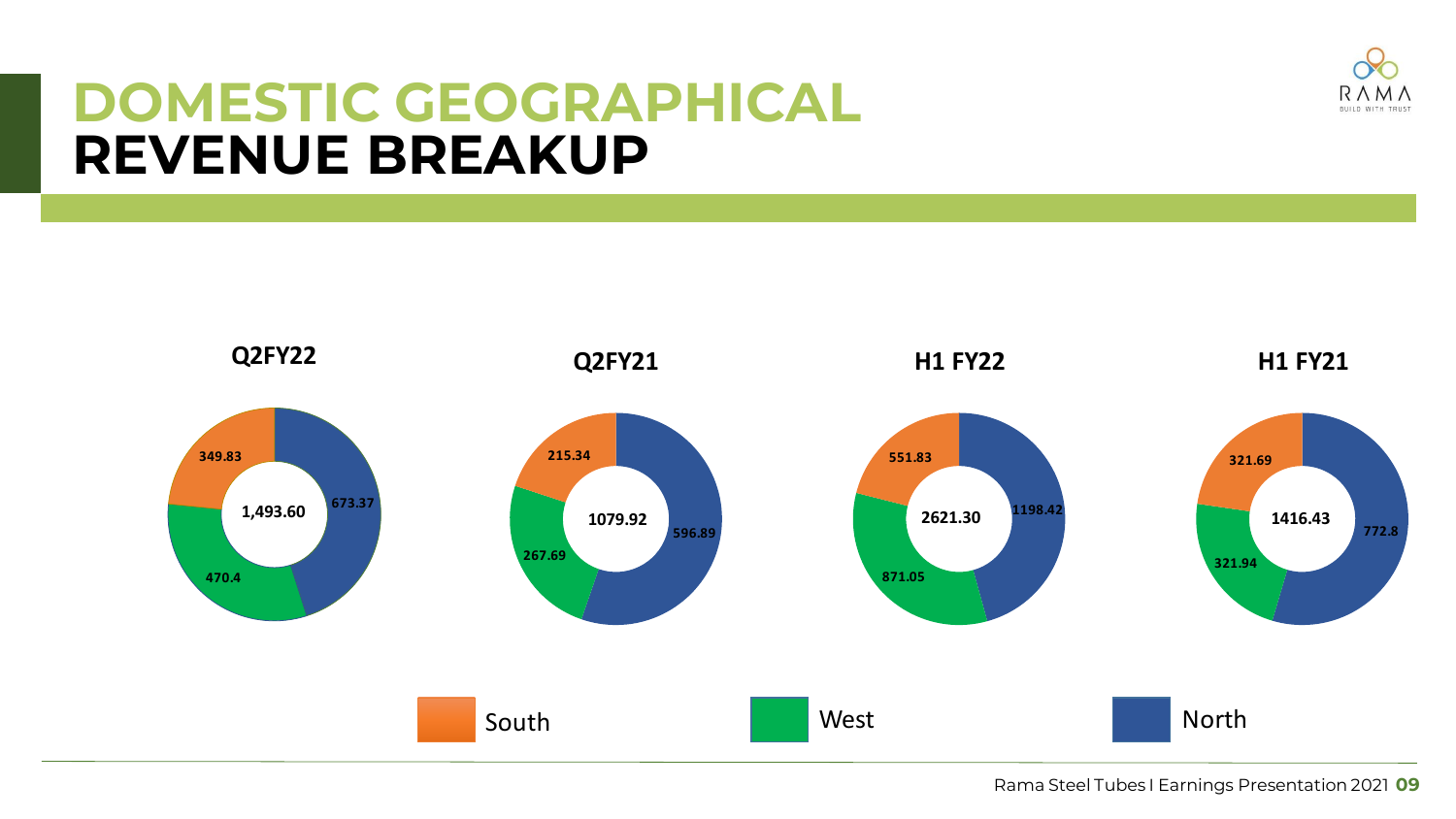

## **CAPEX UPDATE**



The company is in process of modernization of plant at Sahibabad, UP first phase of which is expected to be completed by this fiscal year 22.



Company is planning to set up a Cold Rolling Mill and Strip Galvanizing Plant. The Planned Capex for backward integration for FY 22& FY 23 is ₹ 250MN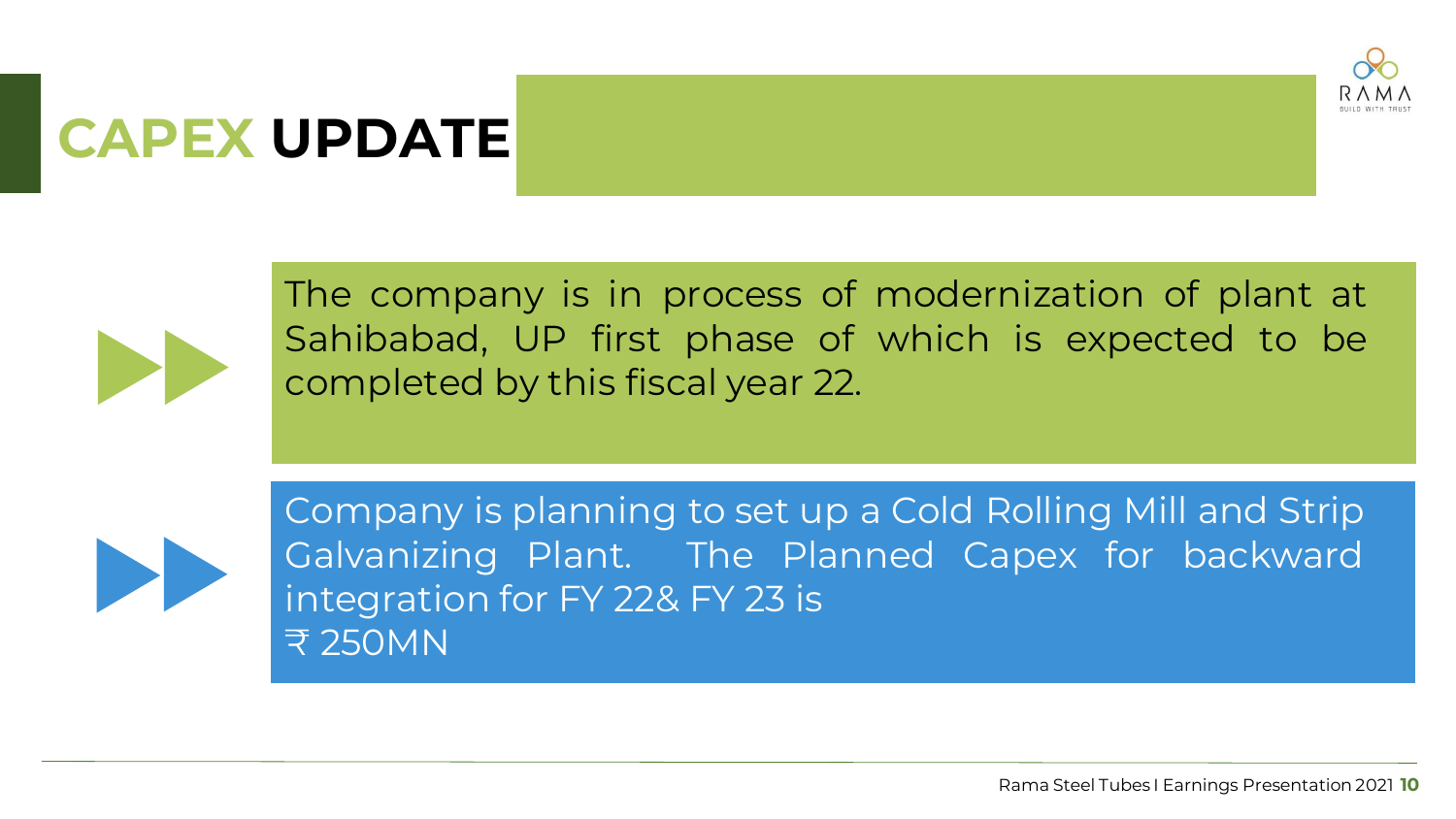#### **BUSINESS UPDATE**

Appointment of Key Personnel- RSTL has appointed talented experienced leadership team during Q2 FY 22. The appointment of Mr. Rajeev Kohli as CEO, Mr. Rakesh Chaturvedi as President-Commercial & Mr. Vineet Goel as Vice president – Sales & Marketing is in tune with the company's goal of modernization and professional upscale. The Company expects to benefit immensely from the rich industry experience and leadership of these personnel.

Receipt of New order amounting to Rs. 429 MN- RSTL has received order amounting to Rs 429 MN from UPPCL (Lucknow), Jal Shakti Vibhaag (Himachal Pradesh), NPCL (Noida) and BSES (New Delhi). This order has contributed significantly to our existing order book of Rs. 1000 MN.



**5**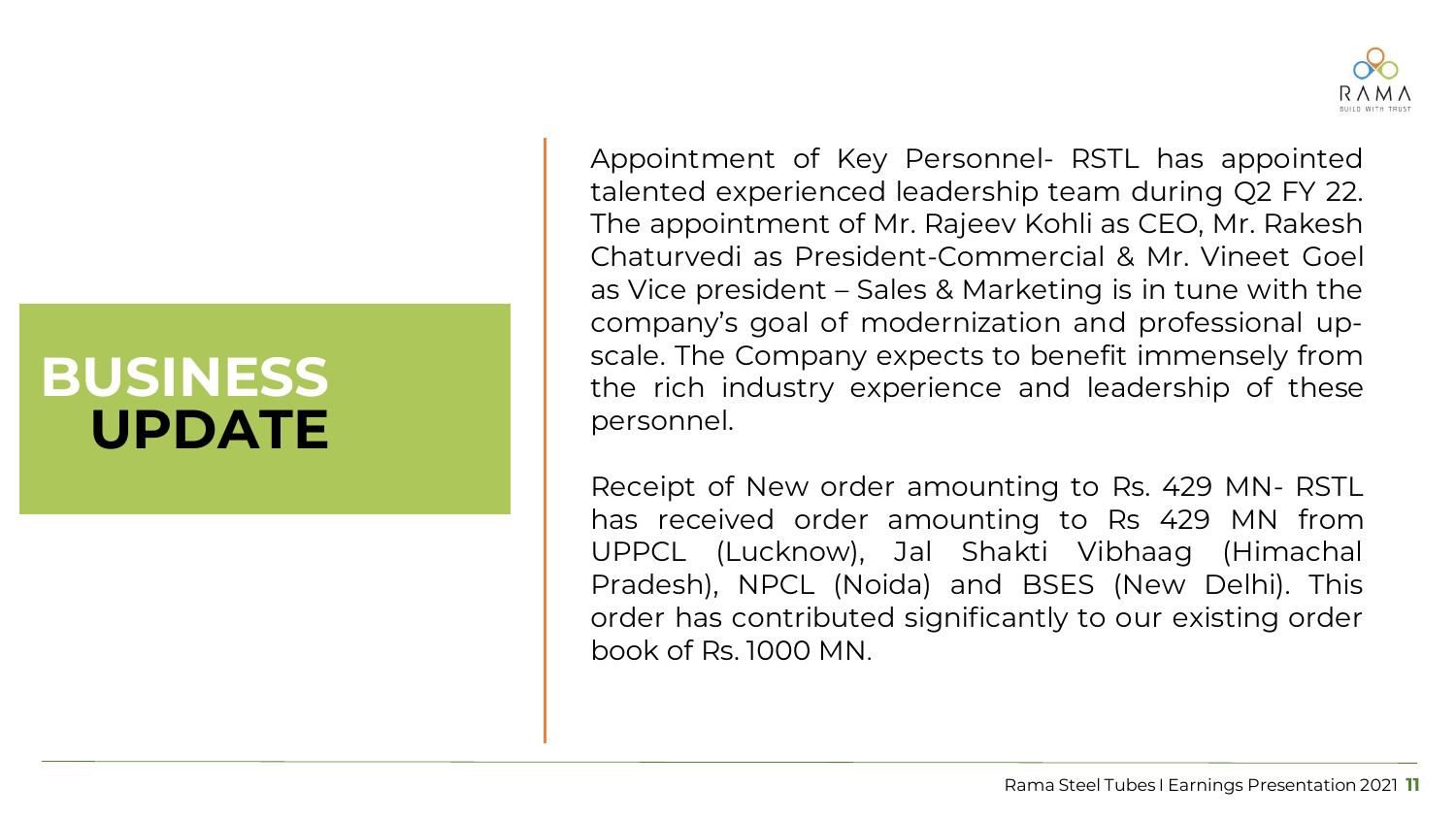### MANAGEMENT COMMENTS



Commenting on the performance of Q2 FY22, **Mr. Richi Bansal, Executive Director,** Rama Steel Tubes Limited, said:

"We are pleased to state that the re-opening of the economy post the 2<sup>nd</sup> nationwide lockdown, has bought in huge demand for the steel pipes and tubes industry. The announcement of huge government projects like Jal Shakti Abhyaan in the infrastructure sector &various public sector projects has boosted demand for our products significantly. We are also in process of entering into certain niche segments like supply of steel pipes and tubes to City Gas Distribution and Solar Energy power generation units. We plan to dedicate at-least 30%of our production capacity ~86,000 MT; to cater to the demand of the Government sector in the coming years, which is having an EBITA margin of 9%-10%, thereby significantly improving our overall margins. We have a strong order book in hand and are sold out on basis of current production.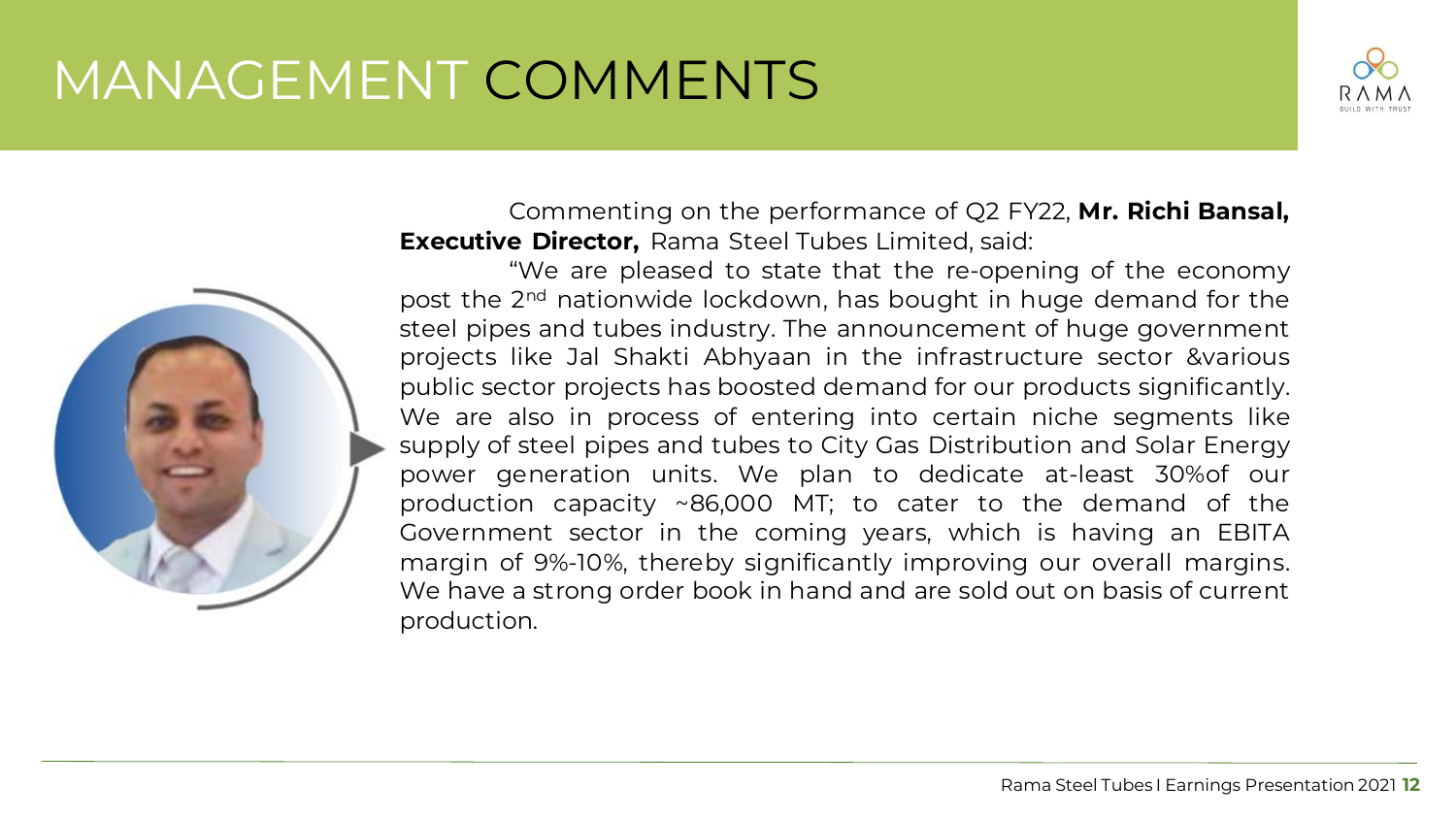

On the expansion front, we are in process of modernization of our plant located at Sahibabad, Uttar Pradesh with a major goal of de-bottlenecking operations; which will result in increasing our yield per tonne of finished products. The 1<sup>st</sup> phase of this modernization is expected to be completed by this fiscal year 22. Our efforts of backward integration at our plant in Anantpur District, Andhra Pradesh wherein we are in process of Cold rolling and Galvanizing Steel Sheets will lead to an in-house raw material support of 15,000 MT in the upcoming years. Further to this, we are in process of adding 10 SKU's to our repertoire on a monthly basis, projecting a total of 700 SKU's being produced in period of 2 years. This will strengthen our relationships with distributors by offering a complete range of products and make RSTL one of the leading suppliers of Steel Pipes and Tubes in the forthcoming years.

One of the major challenges faced by us, is the threat of increasing Steel prices affecting our margins. Q2 has experienced a rise per Tonne of steel, and this upward trend in input prices continues in Q3 of FY22 also. RSTL are protected by the fact that majority of our contracts are supported by a price variation clause and thus any increase in raw material prices is passed on to thecustomer. Moreover, ourrecent efforts at backward integration are expected to reduce dependency on external raw material suppliers.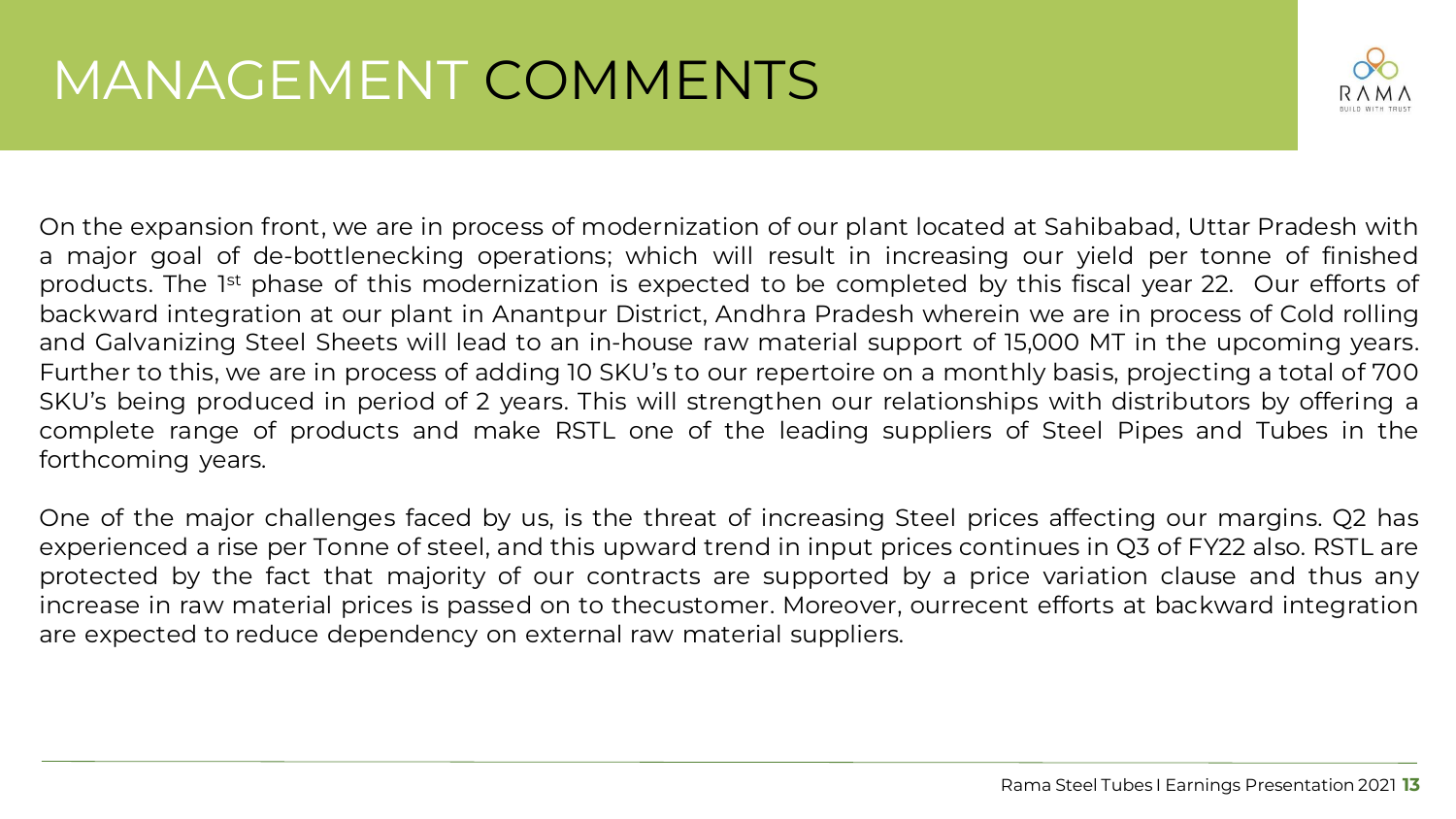## MANAGEMENT GUIDANCE FOR FY22

- 
- Management expects the topline to **grow in absolute terms by 40 % and PAT by 120 %**, owing to better growth in volumes due to demand surge for their products, higher export contribution, addition of higher product margins and tapping greater market share
- Management expects to add 10 new SKUs every month which will enable higher market share and penetration.
- Management expects that absolute **EBITDA will expand by 85-90 % Y-o-Y, margin accretion of ~100 bps** mainly attributable to better product mix, increased cost efficiencies, volume expansion and additional capacities.
- The **exports contribution will increase by ~40% in FY22** due to penetration into newer geographies and higher demand from existing foreign customers.
- RSTL is witnessing a milestone change in their business processes and has initiated some major capex exercises for building additional capacities, modernization of capacities.
- In addition RSTL is also beginning the process of backward integration for manufacturing cold rolled and galvanized coated products which will give the largest advantage to the business and superlative financial performances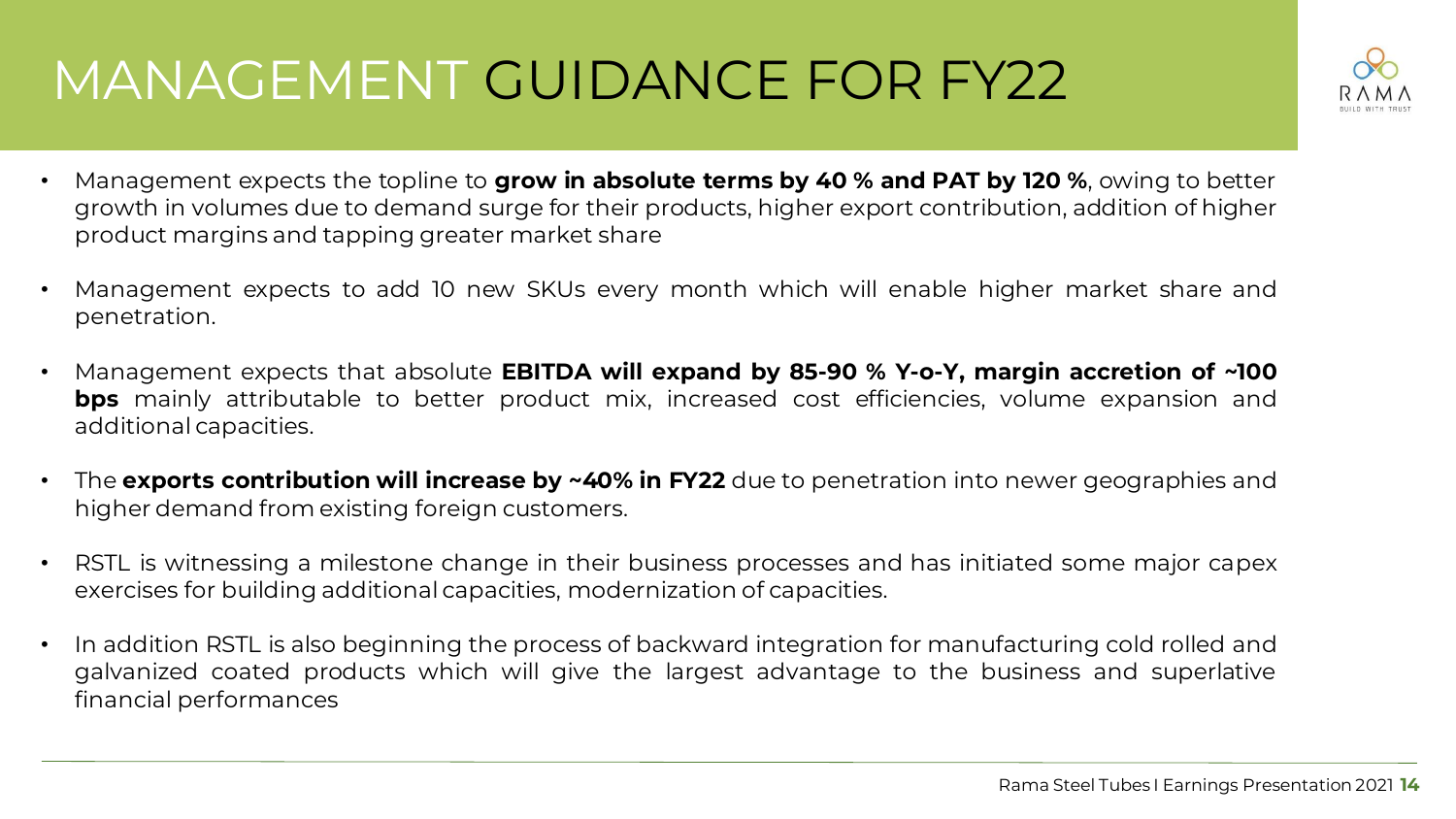

**11**

### **"ABOUT RAMA STEEL TUBES"**

**Rama Steel Tubes Limited (RSTL) is a pioneer and leading manufacturer in the steel tube industry**. RSTL has been continuously striving to improve its performance by increasing sales, share of value-added products, innovating new products and aggressive cost optimization on a continual basis. **RSTL products range includes MS ERW black pipes from 15mm to 200mm diameter pipes** confirming to IS: 1239, IS:1161, IS:3589, IS:3601, & IS:4270 and G.I. Pipes from 15mm to 150mm NB in light, medium and heavy sizes. RSTL has **20% exports rate**, with a global presence in more than **16 Countries.** RSTL has a subsidiary in UAE and a stepdown subsidiary in Nigeria which has strengthened the company's presence in global markets. RSTL has the world's latest technology, plant and machinery, which also includes sophisticated testing equipment. **RSTL has 4 state-of-art manufacturing capabilities located at Sahibabad (U.P.), Khopoli (Maharashtra) and Anantpur (Andhra Pradesh)** and has got strong distributor networkspread across India.